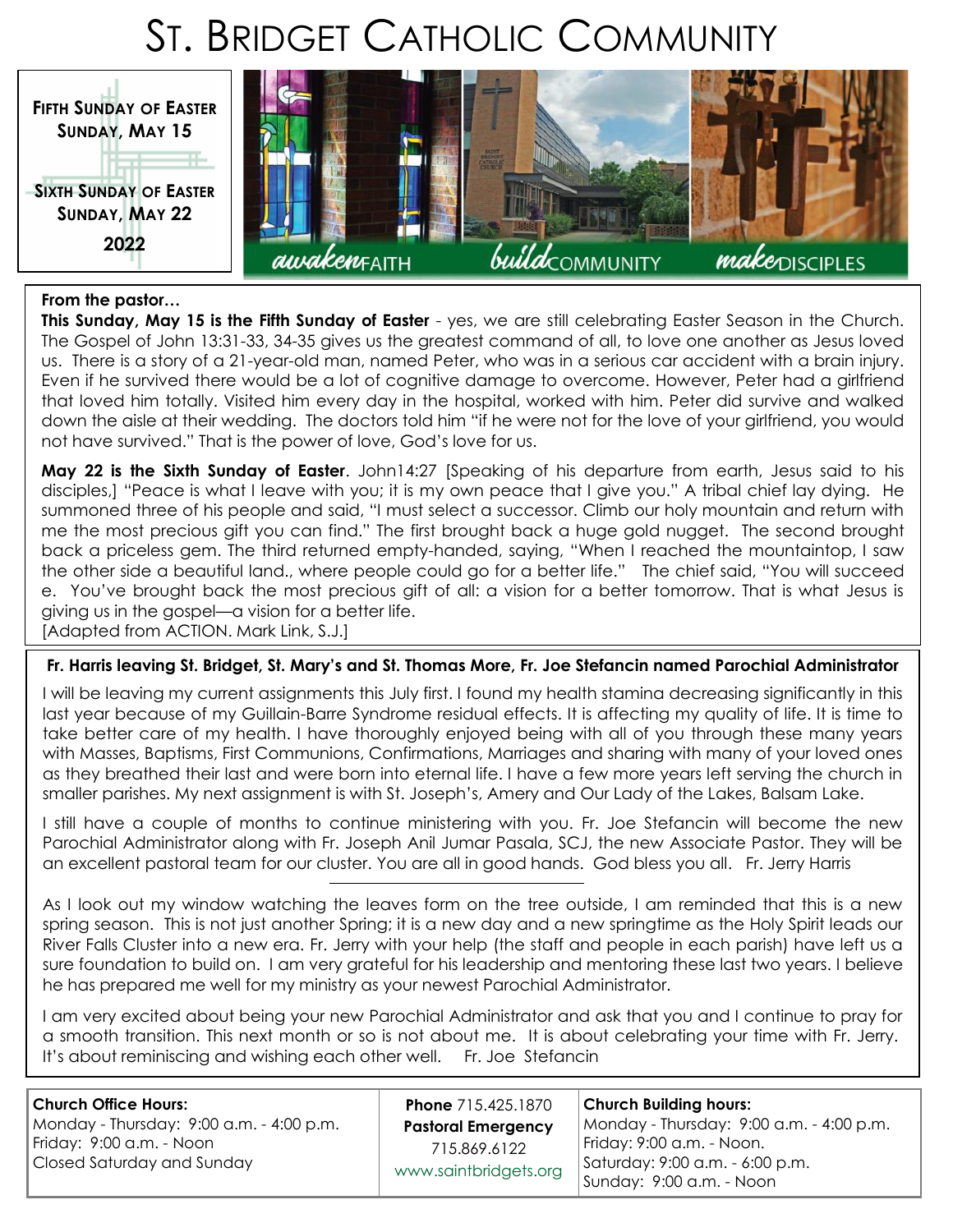### **WEEKLY MASSES AND EVENTS MAY 15 - MAY 21**

### **Sunday, May 15**

8:45 a.m. Rosary

9:30 a.m. **Mass** - *Clarence, Florence, John, Barb, Linda, Joseph Peter and Anita Dusek* +

11:00 a.m. **Mass** - *Churches of St. Bridget and St. Mary's*

6:30 p.m. *Youth Group*

### **Monday, May 16**

8:00 a.m. Mass in gratitude for John & Wanda Yunker 7:00 p.m. Holy Spirit Bible Study

### **Tuesday, May 17**

9 a.m.- **8 p.m**. Adoration 9:30 a.m. Martha's Quilt Group 5:15 p.m. Liturgy of the Word with Holy Communion

### **Wednesday, May 18 - No School Mass**

8:00 a.m. Centering Prayer-all are welcome

6:00 p.m. *Unleashed* Book Study

### **Thursday, May 19**

5:15 p.m. Liturgy of the Word with Holy Communion 6:30 p.m. DivorceCare

### **Friday, May 20**

7:30 a.m. Rosary

8:00 a.m. **Mass** - *Gordy Gavin + 8:45 a.m. Unleashed* Book Study

### **Saturday, May 21**

7:30 a.m. Men's Group

4: - 4:30 p.m. Individual Reconciliation

\*5:00 p.m. **Mass -** *Marlys DeSmith and Susan Johnson* 

\*Mass is live-streamed on our YouTube Channel. Links can be found on our Facebook page and website.



**The Radio Mass is aired 9:00 a.m. on Sundays over WEVR 1550 AM and 106.3 FM for those unable to** 

### **Feast of Pentecost - Sunday, June 5**

Please wear **RED**! It is the liturgical color of the day. It is symbol of the Holy Spirit.



### **DAILY WORD FOR MAY 16- MAY 22**

| Monday,<br><b>May 16</b>    | Acts 14:5-18/Jn 14:21-26                             |
|-----------------------------|------------------------------------------------------|
| Tuesday,<br>May 17          | Acts 14:19-28/Jn 14:27-31                            |
| Wednesday,<br><b>May 18</b> | Acts 15:1-6/Jn 15:1-8                                |
| Thursday,<br>May 19         | Acts 15:7-21/Jn 15:9-11                              |
| Friday,<br>May 20           | Acts 15:22-31/Jn 15:12-17                            |
| Saturday,<br>May 21         | Acts 16:1-10/Jn 15:18-21                             |
| Sunday,<br><b>May 22</b>    | Acts 15:1-2, 22-29/Rv 21:10-14,<br>22-23/Jn 14:23-29 |

### *REST IN PEACE*

*Don Matzek*

*Donna Killian*

*Cathy Taylor* Sister-in-law of Susan Colbeth

*Larry Woiwode* Brother of Chuck (Mary) Woiwode

*Alan Anderson* Brother-in-law of John & Becky Haydon

### **BAPTISMS**

**Sawyer Isabella Foley** Daughter of Lana and Patrick Foley

**Wallace DuWayne Wilma Nelson** Son of Stephanie and Matthew Nelson

**Athena Beatrix Daymond** Daughter of Maria and Jordan Daymond

### **join us in church. SACRAMENT OF MARRIAGE**

**Anna Hueg and A.J. Dehn**

**Jacy Robey and Brady Larson**

**Rachel Foley and Bryan Strong**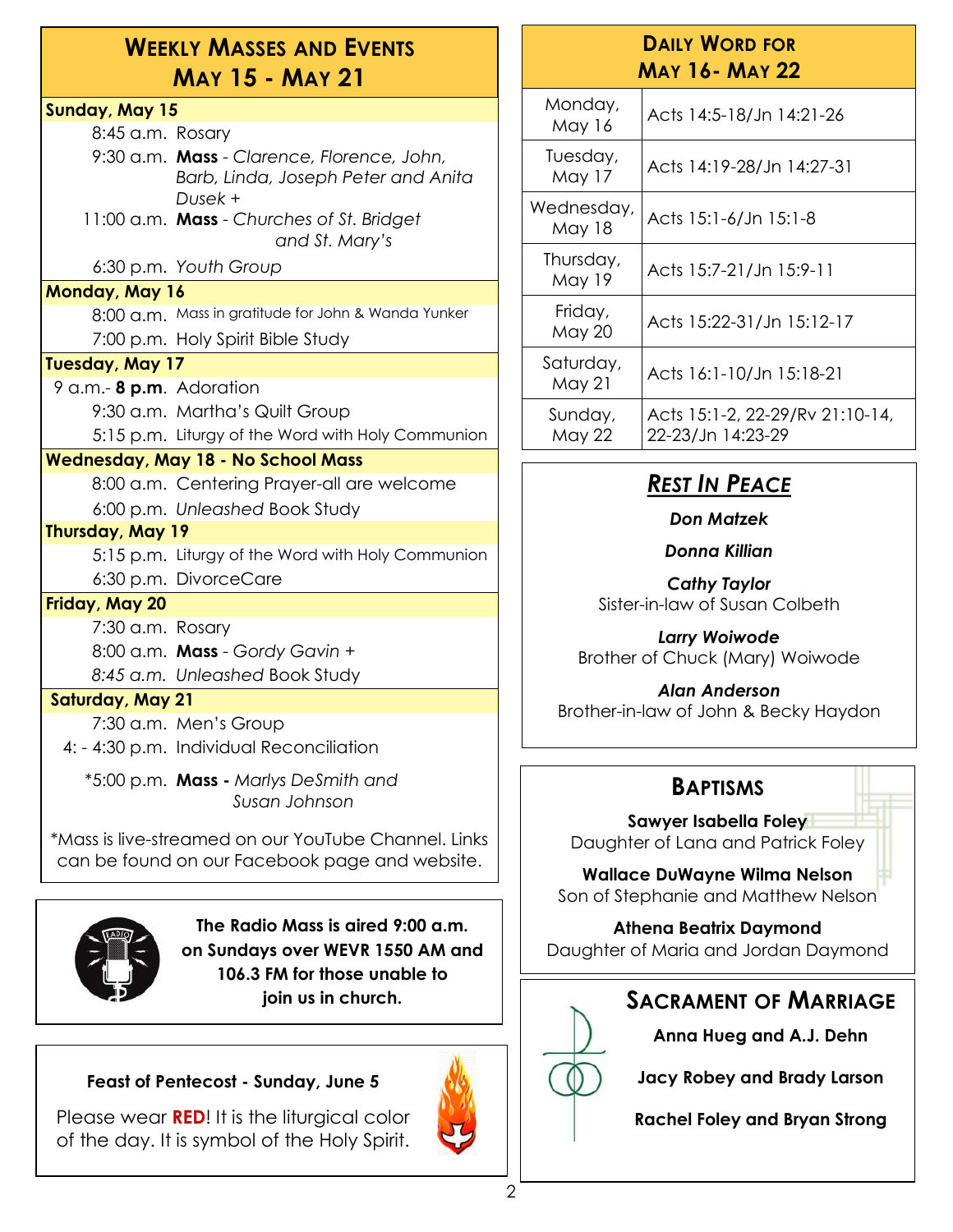### **WEEKLY MASSES AND EVENTS MAY 22 - MAY 28**

### **Sunday, May 22**

9:30 a.m. **Mass** - *Stan and Barb Prochnow +* 11:00 a.m. **Graduation Mass** - *Jim Jackman +* 6:30 p.m. Youth Group

#### **Monday, May 23**

8:00 a.m. Liturgy of the Word with Holy Communion

7:00 p.m. Holy Spirit Bible Study

#### **Tuesday, May 24**

9 a.m.- 5 p.m. Adoration

5:15 p.m. **Mass -** *Maurice Poulin +*

### **Wednesday, May 25**

8:00 a.m. Centering Prayer-all are welcome

\* 9:00 a.m. **School Mass** - *Churches of St. Bridget and St. Mary's*

7:45 p.m. Praise Team Practice

### **Thursday, May 26**

1:00 p.m. Parish School Concert (at Church) 5:15 p.m. Liturgy of the Word with Holy Communion 6:30 p.m. DivorceCare

7:00 p.m. HOPE for Creation Meeting

### **Friday, May 27**

7:30 a.m. Rosary

8:00 a.m. Mass - *Vernon and Betty Johnson* +

### **Saturday, May 28**

4 - 4:30 p.m. Individual Reconciliation 5:00 p.m. **Mass -** *Max Merriman +*

\*Mass is live-streamed on our YouTube Channel. Links can be found on our Facebook page and website.

### **TITHES AND OFFERING**

| <b>MAY 1 AND MAY 9, 2022</b>     |              |  |
|----------------------------------|--------------|--|
| <b>Adult Contributions</b>       | \$20,635     |  |
| Loose Collection                 | \$2,353      |  |
| <b>Future Parish Needs</b>       | <b>\$300</b> |  |
| <b>Future Parish Needs (ACH)</b> | \$2,281      |  |
| <b>Scrip Rebates</b>             | \$1,144      |  |

### **DAILY WORD FOR MAY 23 - MAY 29**

| Monday,<br><b>May 23</b>   | Acts 16:11-15/Jn 15:26 - 16:4                                   |
|----------------------------|-----------------------------------------------------------------|
| Tuesday,<br><b>May 24</b>  | Acts 16:22-34/Jn 16:5-11                                        |
| Wednesday,<br>May 25       | Acts 17:15, 22-18:1/Jn 16:12-15                                 |
| Thursday,<br><b>May 26</b> | Acts 18:1-8/Jn 16:16-20                                         |
| Friday,<br><b>May 27</b>   | Acts 18:9-18/Jn 16:20-23                                        |
| Saturday,<br><b>May 28</b> | Acts 18:23-28/Jn 16:23b-28                                      |
| Sunday,<br>May 29          | Acts 1:1-11/Eph 1:17-23 or Heb<br>9:24-28; 10:19-23/Lk 24:46-53 |

### **PRAYER LIST**

Let us know if someone would like to be prayed for in church or be listed in the bulletin prayer list. To be included in the prayer line, contact Pat Purfeerst, at 715-222-9533 or [pjpurfeerst@gmail.com.](mailto:pjpurfeerst@gmail.com)

Laura Bowman Judy Pechacek Harri Barb Ickler Michelle Radtke Izabella Thompson Sonia Steiner Grace Radtke Katy Morris Gwen Paulson Linda Radtke Tony Jilek Irene Anderson Rod Cina Eric King Ellen Heiman Tricia Hanson Linda Jourdeans Walter Domeracki Bernadine Bechel Pat Pollard Boyd Huppert

Dorie Deiss Sandy DeCoux Kristiana Huberty Sarah Cobian Marilyn Moran Dean, Kaleigh, Jordan and Taylor Wildauer Leah Krygowski Donna Pechacek Richard Jorgensen Nick Simpson Dorothy Nelson Doug Raehsler Sharilyn Busta Julie Dodge Nick McDonough Kathy Bowman Bob Leary Alice Johnson Leonard DesLauriers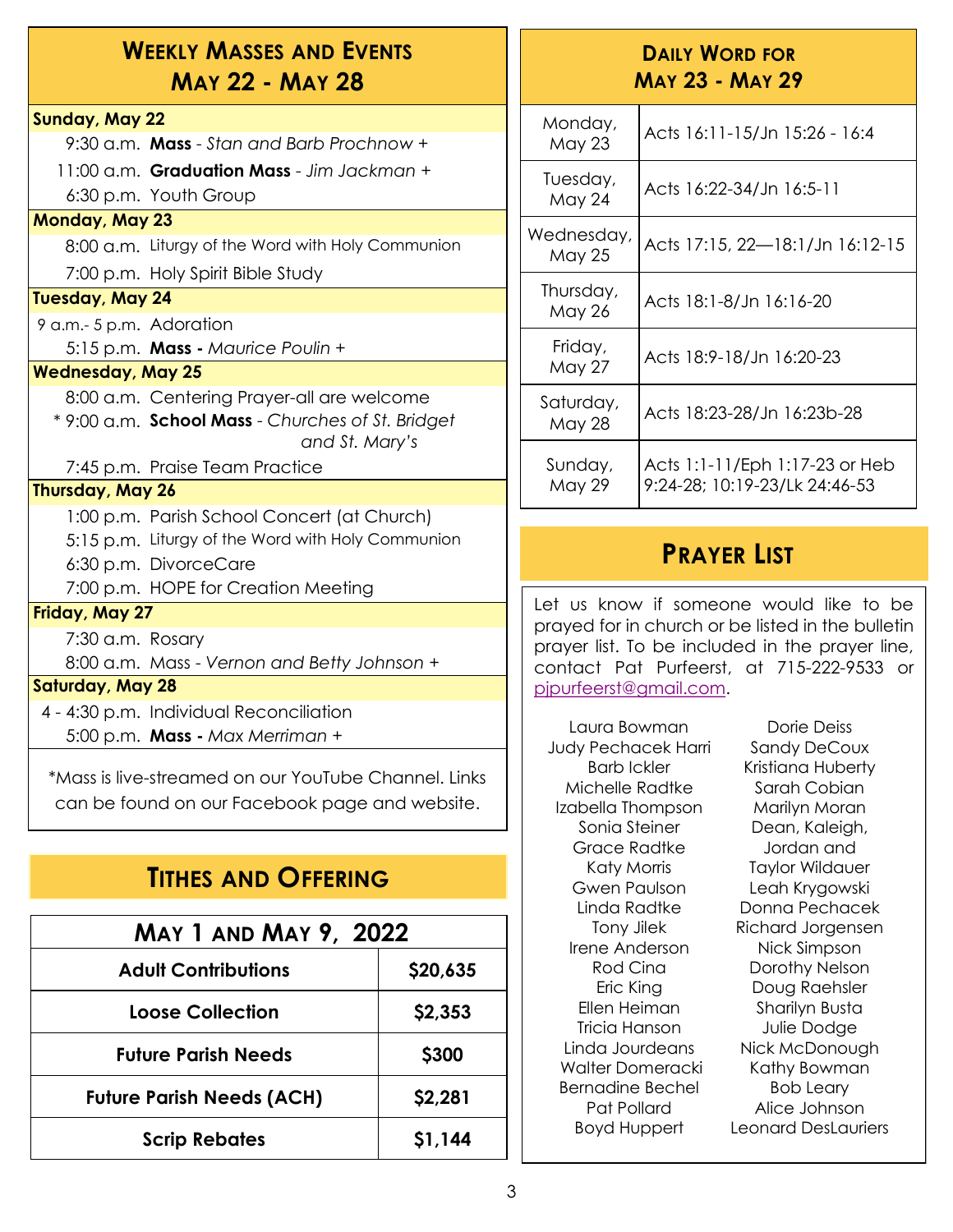

#### **Volunteers Needed!**

We are looking for some people to help tidy up the pews after weekend Masses. This would be replenishing the pens, paper, Connection Cards and putting Gather books away. If you are

interested in helping with this ministry contact the church office.

#### **Next Welcome Sunday - June 5**

Stop and say hello after the Sunday Masses on June 5. It's a great way for new members to make connections and to get more information about St. Bridget. It's also a great time to get any questions answered about our Parish and programs. Plus, there will be treats!



### **Cemetery Clean Up Thank You!**

Thank you to our parishioners that helped with the cemetery clean up. It looks great! Work was completed in about 3 hours despite the unpleasant weather.



Thank you to our dedicated donut making teams and all of our parishioners that supported our donut Sundays! It was great to bring back this special treat for everyone to enjoy!



#### **Thank You**

Thank you to everyone who contributed to Anita's funeral Mass, visitation, and luncheon. We also

appreciate your kind words, support and prayers during our loss of our sister. God bless you,

### Marlys, Tom and Dan Dusek

#### **New Vision for Women's Ministry**

First Saturday of every month starting Saturday, June 4 at 8:00 a.m.

St. Bridget Women's Ministry is evolving and excited to begin a new journey together as women of the Parish. Saturday

June 4, we will be having our first Women's Group Prayer Gathering in the Garden View Room. Come together to pray, watch a short video, discuss over coffee and connect with each other. For any questions, please contact Jackie at 651-366-1091.



### **Results of the Parish Council Election**

There were 336 ballots cast in the election. Congratulations to Frank Ginther, Stephanie Knolmayer, Jason Kjos, Chris Plana and Dawn Huberty on being selected for the Parish Council. We also thank Ron Giles, Deb Cernohous, Lola Higgins, Jesse Gilles, and Tom Westerhaus for your service on the council. Continuing on the council are Donna Licht and Jerry Liddell. We are truly blessed when many share their best gifts and talents as you do. The council transition occurred on May 10 at the regular Parish Council meeting.

#### **Take Me Out to the Ballpark!**

Softball season is nearly upon us, and the St. Bridget team is in need of new players. If interested call or text Joe Baldeshwiler at



715-808-4207 for more details. It's a great way to get outside and meet your fellow parishioners!

#### **THE 2022 YEAR OF THE MIGRANT**



In response to calls by the Catholic Bishops and Pope Francis, the St. Bridget Social Justice Committee invites all parishioners to join in the Year of the Migrant. The May

handout is available on the information table and focuses on the benefits immigrants bring to the U.S. We can use this information to educate ourselves and each other.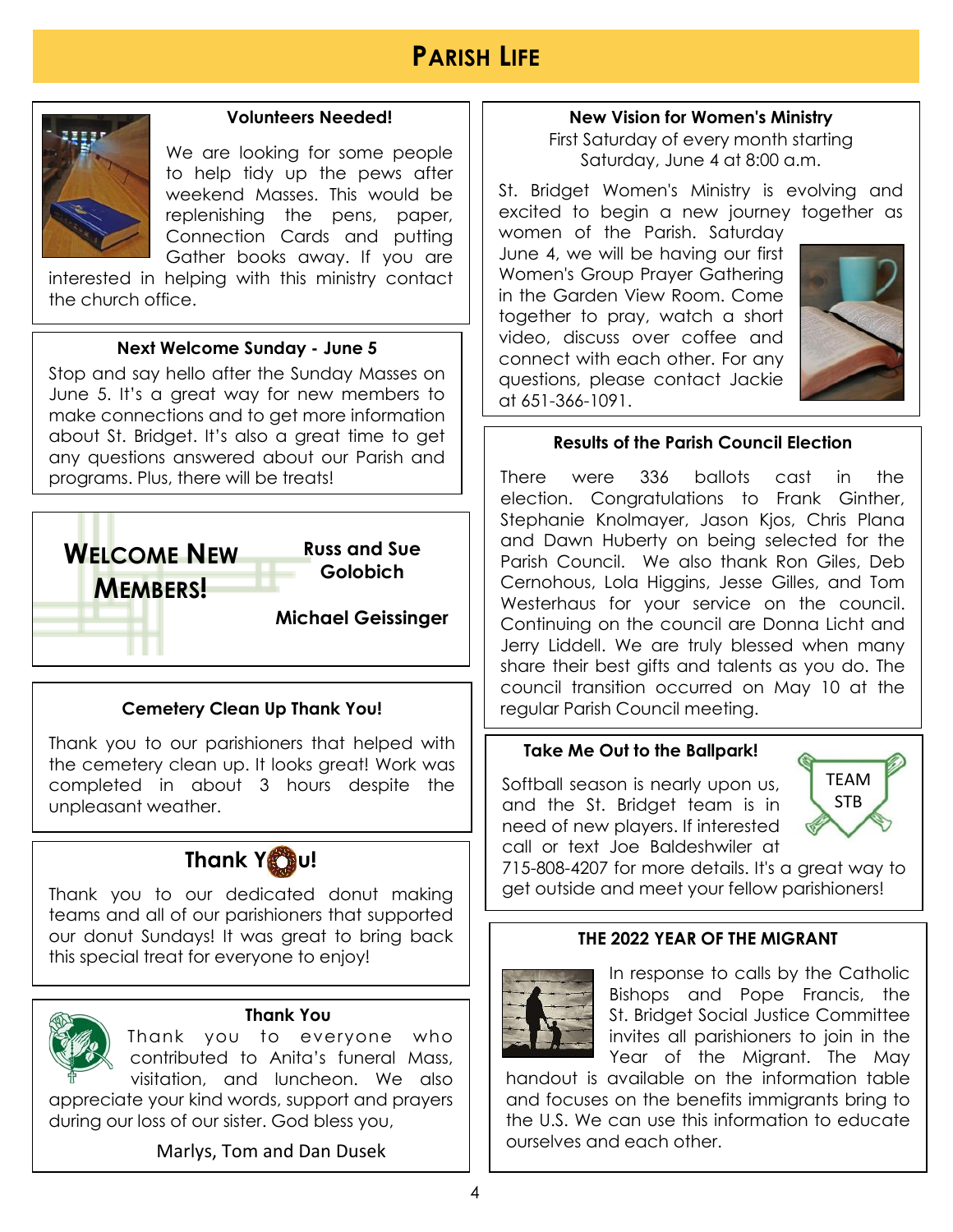### **FAITH FORMATION**



### **Congratulations Graduating Seniors!**

Congratulations to all of the graduating high school seniors of St. Bridget Parish. We are proud of

you! It has been a blessing to witness all that God has done in your lives and we'll be praying for you as He continues to guide you into the future.

**Graduation Mass is May 22, 11:00 a.m., at St. Bridget Church. The Baccalaureate is May 25, 7:00 p.m., at River Falls High School Auditorium. All are welcome!**

### **SPIRITUAL GROWTH**

#### **What is a Parish Mission?**

It is an opportunity to bring the parish community together right here in our church and is as a way of energizing them in their faith and faith community. It is like a Catholic revival. Please begin to pray for our parish as we begin to plan for our parish mission. Watch the website, bulletin, Facebook and Insta-

gram for more information.

*St. Bridget Parish Mission October 3, 4, & 5 with author Dr. Marcellino D'Ambrosio* 

*Save the date!*





# . Bridget Grand Garage Sale

## **Thursday, June 23 ▪ 8 am - 8 pm Friday, June 24 ▪ 8 am - 8 pm Saturday, June 4 ▪ 8 am - noon**

- Promote sustainability by re-using items
- Fund Parish functions
- Provide good, affordable clothing and home items to the River Falls Community
- Help other charities by donating unsold items

### What can your family do to help?

Donate items or volunteer to set up or work

# Drop off donations:

June 18/19 after Masses June 20, 21, 22 ▪ 8 am - 8:00 pm

# Volunteers are needed! Sign up on our [website.](https://www.signupgenius.com/go/5080445a5a722a6fe3-stbridget2)